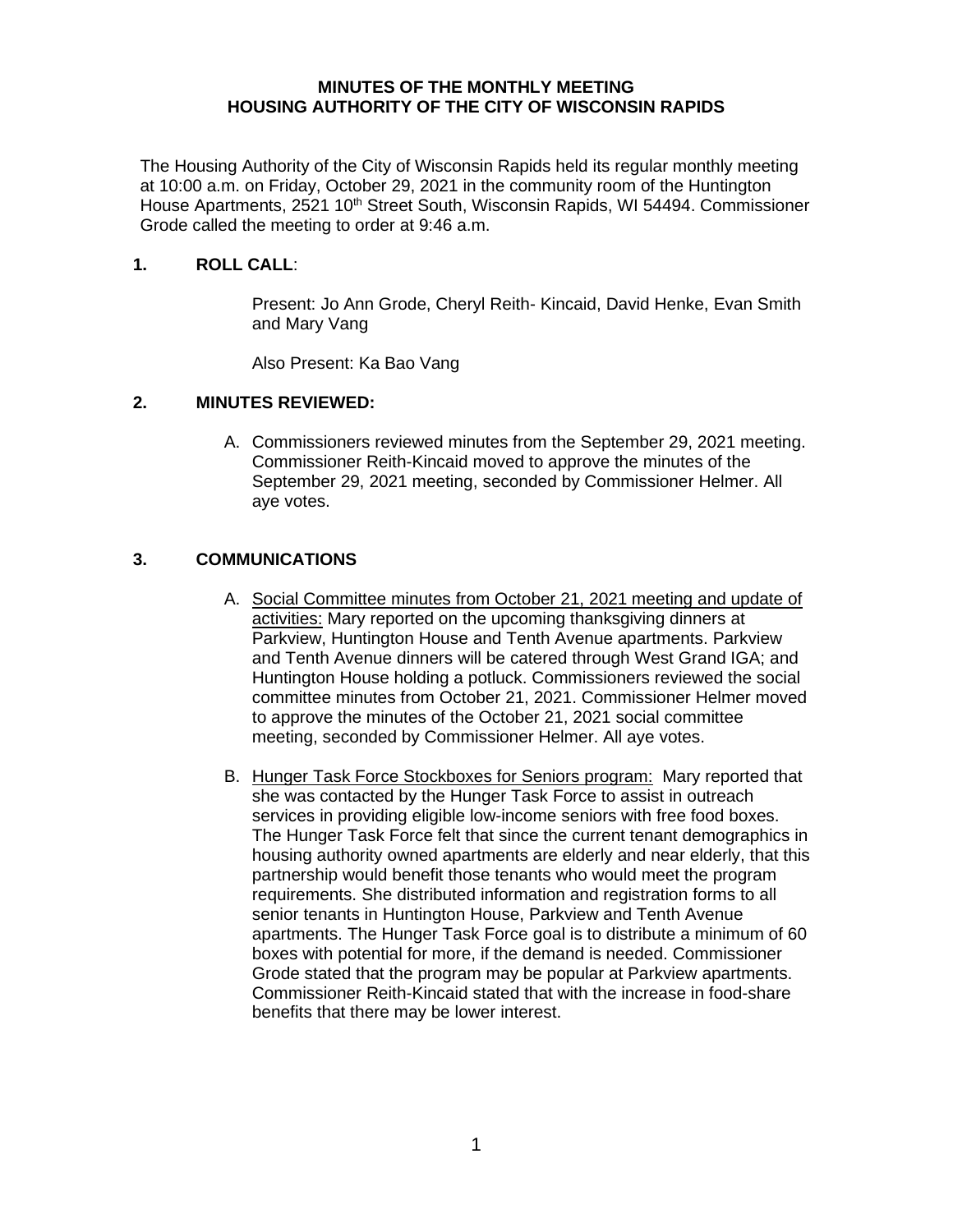## **4. CONSIDERATION OF BILLS**

- A. Approve August 2021 financial statements from accountant: Commissioners reviewed the August 2021 financial statements from the fee accountant. Commissioner Grode inquired about the public housing financial statements and the increased expenses in maintenance materials and miscellaneous contract costs miscellaneous. Mary stated that the increased maintenance materials are the result of purchases made in bulk to keep stock on hand, as it has been difficult to purchase materials when needed due to supply chains interruptions. The increased miscellaneous costs are related to contracting to have vacancies painted. Commissioner Reith-Kincaid moved to approve the August 2021 financial statements, seconded by Commissioner Smith. No discussion. All aye votes.
- B. Approve September 2021 bills (QuickBooks register and purchasing card transaction detail): Commissioners reviewed the September 2021 bills. Commissioner Helmer moved to approve the September 2021 bills Quickbooks register and purchasing card transaction detail, seconded by Commissioner Henke. All aye votes.

# **5. EXECUTIVE DIRECTOR'S REPORT**

- A. Public Housing Occupancy: Mary reported that there is one vacancy due to a death and two upcoming vacancies due to lease violations. One vacancy will be filled off the waiting list with a targeted move-in date of November 5, 2021. The other two vacancies will be filled off the waiting list once they become vacant. There are three upcoming vacancies in the month of November. One moving out of state, one moving to be closer to family and one for multiple lease violations. These vacancies will be filled off the waiting list once they are vacated. There are no vacancies in the Tenth Avenue apartments.
- B. Huntington House Redevelopment, LLC Occupancy: There are five vacancies at the Huntington House RAD PBV project- three deceased, one moving back to live with family, one moving back to live with family and one moving for health-related reasons. Two of the vacancies have been filled off the waiting list with move-in dates of November 1 and December 1, 2021. Target dates have not been set for the remaining three vacancies, but will be filled off the waiting list.
- C. Section 8 program status: Mary reported that as of October 21, 2021, there are 163 families under contract with the current waiting list running approximately around 3 months. There are currently 139 families on the waiting list. The Section 8 voucher activity for the month of October consisted of the following: two new admissions, five VASH voucher holders, seven new issued vouchers for a cumulative of seventeen vouchers, zero portability move-outs & move-ins, one voucher expiring and zero end of participations.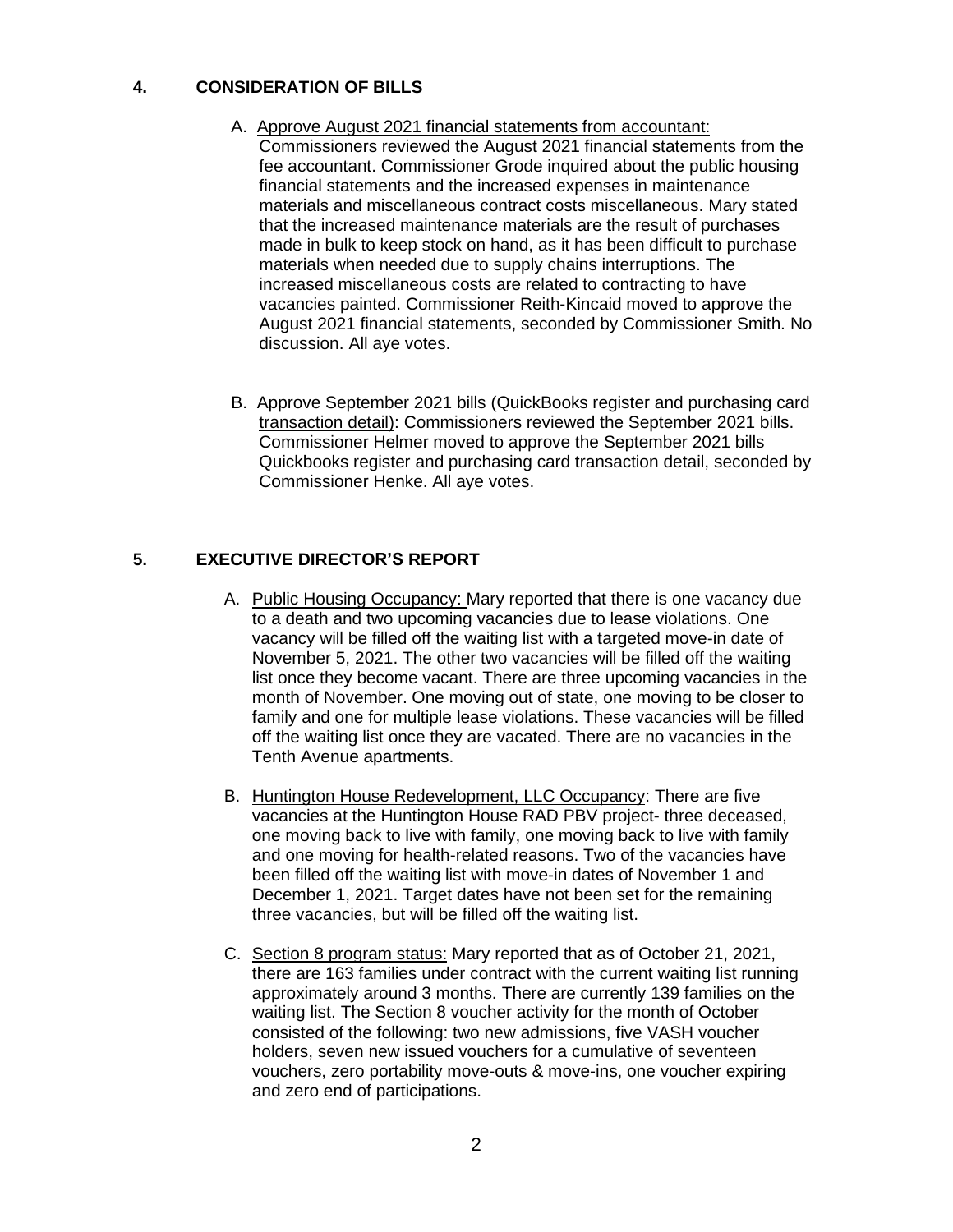- D. Capital Funds Program grant status: Mary reported that the 2018 grant has a zero balance in operations and RAD activities and \$35,380.59 in general capital activity for parking lot sealing/restriping, tree services, appliances and Parkview and Tenth Avenue HVAC. The 2019 grant has a balance of \$88,994.86 in operations for insurances and miscellaneous operating expenses, \$26,077.19 in general capital activity for appliances and zero in RAD activities. The 2020 grant has a balance of \$121,657.84 in operations for insurances, \$24,546 in general capital activity for appliances and zero in RAD activities. The 2021 grant has a balance of \$196,029 in operations for insurances and miscellaneous operating expenses and a balance in general capital activity of \$26,585 for appliances, concrete repairs, Parkview security camera system, in unit floor repairs, automatic door opener repairs, and washers & dryers for Parkview and Tenth Avenue apartments. Two disbursements for operations were made from the 2019 grant for the following: \$3,420 to Tech Pros for the annual IT security service contract and \$3,828 for the annual cloud renewal. The final disbursement from the 2020 grant of \$9,565 for RAD activities was made to fund the Huntington House RAD PBV replacement reserves account.
- E. Restitution received from February 2018 Parkview criminal charges: Mary reported that two payments totaling \$114.30 were made satisfying the restitution charges from the criminal damages that occurred in the game room at Parkview apartments in February of 2018.

### **6. RESOLUTIONS:**

- A. 2021-4 Public Housing 2021 Utility Allowance Study: Commissioner Reith-Kincaid moved to approve Resolution #2021-4 Public Housing 2021 Utility Allowance Study, seconded by Commissioner Smith. All aye votes.
- B. 2021-5 Public Housing Flat Rent Minimally at 80% of Fair Market Rent: Commissioner Helmer moved to approve Resolution #2021-5 Public Housing Flat Rent Minimally at 80% of Fair Market Rent, seconded by Commissioner Reith-Kincaid. All aye votes.
- C. 2021-6 Housing Choice Voucher Administrative Plan: Commissioner Smith moved to approve Resolution #2021-6 Housing Choice Voucher Administrative Plan, seconded by Commissioner Henke. All aye votes.
- D. 2021-7 Admissions & Continued Occupancy Policy for Public Housing: Commissioner Reith-Kincaid moved to approve Resolution #2021-7 Admissions & Continued Occupancy Policy for Public Housing, seconded by Commissioner Smith. All aye votes.
- E. 2021-8 Schedule of Tenant Fees and Maintenance Charges: Commissioner Helmer moved to approve Resolution #2021-8 Schedule of Tenant Fees and Maintenance Charges, seconded by Commissioner Henke. All aye votes.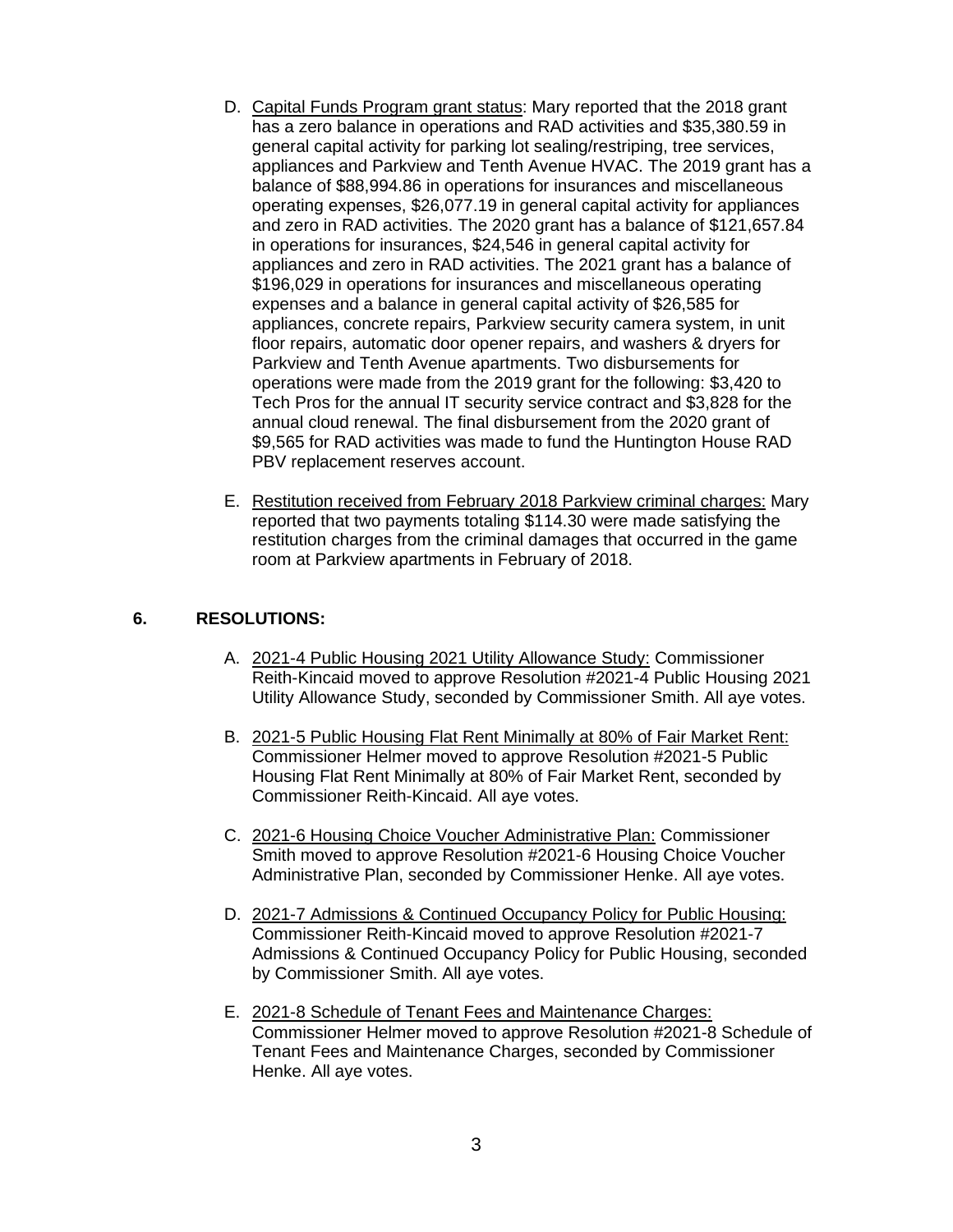- F. 2021-9 Pet Security Deposits: Commissioner Helmer moved to approve Resolution #2021-9 Pet Security Deposits, seconded by Commissioner Smith. All aye votes.
- G. 2021-10 Huntington House Redevelopment, LLC Resolution to Open a Bank Account: Commissioner Grode inquired about compliance with HUD's depository agreement with the financial institution. Mary stated that the account is under the Huntington House Redevelopment, LLC and therefore is not regulated by HUD's depository agreement. Commissioner Smith moved to approve Resolution #2021-10 Huntington House Redevelopment, LLC, seconded by Commissioner Reith-Kincaid. All aye votes.
- **7. PUBLIC INPUT:** There was no input from the tenants or member of the public present.
- **8. CLOSED SESSION:** A motion was made by Commissioner Smith, seconded by Commissioner Henke, to adjourn into closed session pursuant to Section 19.85 (1) (c), Wisconsin Statutes, for the purpose of considering "employment, promotion, compensation or evaluation of any public employee over which the governmental body has jurisdiction or exercises responsibility." A roll call vote was taken. All aye votes.

Commissioner Grode called the meeting to order at 10:18 a.m. In closed session, commissioners discussed a request to realign a part-time administrative employee's reduction in hours with a new title and job description. Commissioner's also discussed proposed 2022 employee wages and benefits.

**9. RETURN TO OPEN SESSION:** A motion was made by Commissioner Henke, seconded by Commissioner Smith, to adjourn the closed session and move into open session. All aye votes. Commissioner Grode called the meeting to order at 10:46 a.m.

> RE Agenda Item 7: A motion was made by Commissioner Henke, seconded by Commissioner Smith to table the proposed 2022 employee wages and benefits for the next board meeting to allow for the Executive Director to provide additional information and 2022 budgets for further discussion. All aye votes.

> RE Agenda Item 7: A motion was made by Commissioner Smith, seconded by Commissioner Henke, to table the proposed job description and title restructuring for the part-time administrative staff whose hours have been reduced for the next board meeting, to allow the Executive Director to provide 2022 budgets for further discussion. All aye votes.